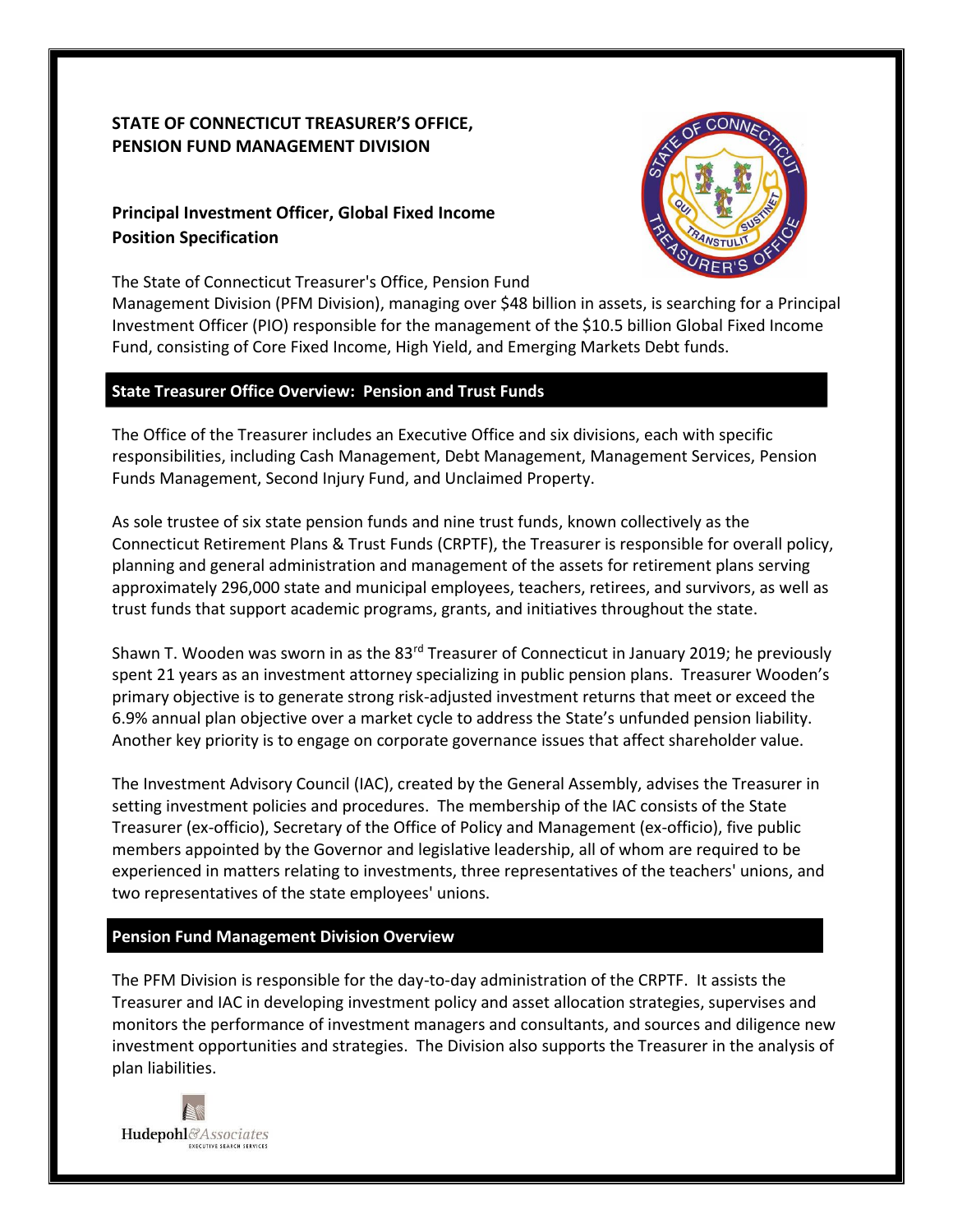The Chief Investment Officer (CIO) leads the PFM Division and is responsible and accountable for the CRPTF investment program. The CIO, with the Deputy CIO leads a team of 25, including the Principal Investment Officers responsible for Global Equity, Global Fixed Income, Private Equity/Private Credit, Real Assets, Short-Term Investments, Liquidity, Risk Management, Operations and Portfolio Analytics, and Corporate Governance and Sustainable Investments.

External consulting firms providing specific research and analytical expertise are retained to augment the Division's internal resources. Meketa Investment Group currently serves as the general consultant and consults on the Global Fixed Income investments. State Street Bank & Trust serves as the custodian, and Deutsche Bank is responsible for marketing the securities lending program.

#### **Global Fixed Income Overview**

The PIO of Global Fixed Income reports to the CIO and is responsible for the management of the day-to-day activities for the \$10.5 billion Global Fixed Income portfolio. The portfolio, externally managed by over 16 investment managers, consists of the Core Fixed Income Fund (\$5.5 billion), High Yield Fund (\$2.2 billion), and Emerging Markets Debt Fund (\$2.8 billion).

The Global Fixed Income asset class consists of several different investment debt strategies and investment vehicles, including externally managed separate accounts and mandates. These portfolios consist of domestic and international publicly traded securities and are the vehicles by which the CRPTF makes investments in the global fixed income markets.

- **Core Fixed Income Fund (CFIF)** invests primarily in fixed-income securities in the domestic U.S. markets.
- **High Yield Fund (HYF) -** invests primarily in domestic below investment-grade debt securities.
- **Emerging Markets Debt Fund (EMDF)** invests primarily in emerging market fixed income securities and currencies denominated both in U.S. dollar and foreign currencies.

#### **Leadership in Diversity, Equity, & Inclusion and Corporate Governance**

In August 2020, Treasurer Wooden launched the Connecticut Inclusive Investment Initiative (Ci<sup>3</sup>), a new emerging and diverse manager program. The program will increase allocations to diverse managers across all asset classes, provide a pathway for growth within the program, and strive to spotlight the best emerging diverse talent in the industry.

The Treasury's corporate governance activities are guided by the core principle that the exercise of shareholder rights, either through the voting of proxies or the filing of shareholder resolutions, is central to the fiduciary obligation to enhance the CRPTF's investment value. In addition to the voting of proxies, the Treasurer also actively engages directly with companies on corporate governance best practices in an effort to positively impact shareholder value.

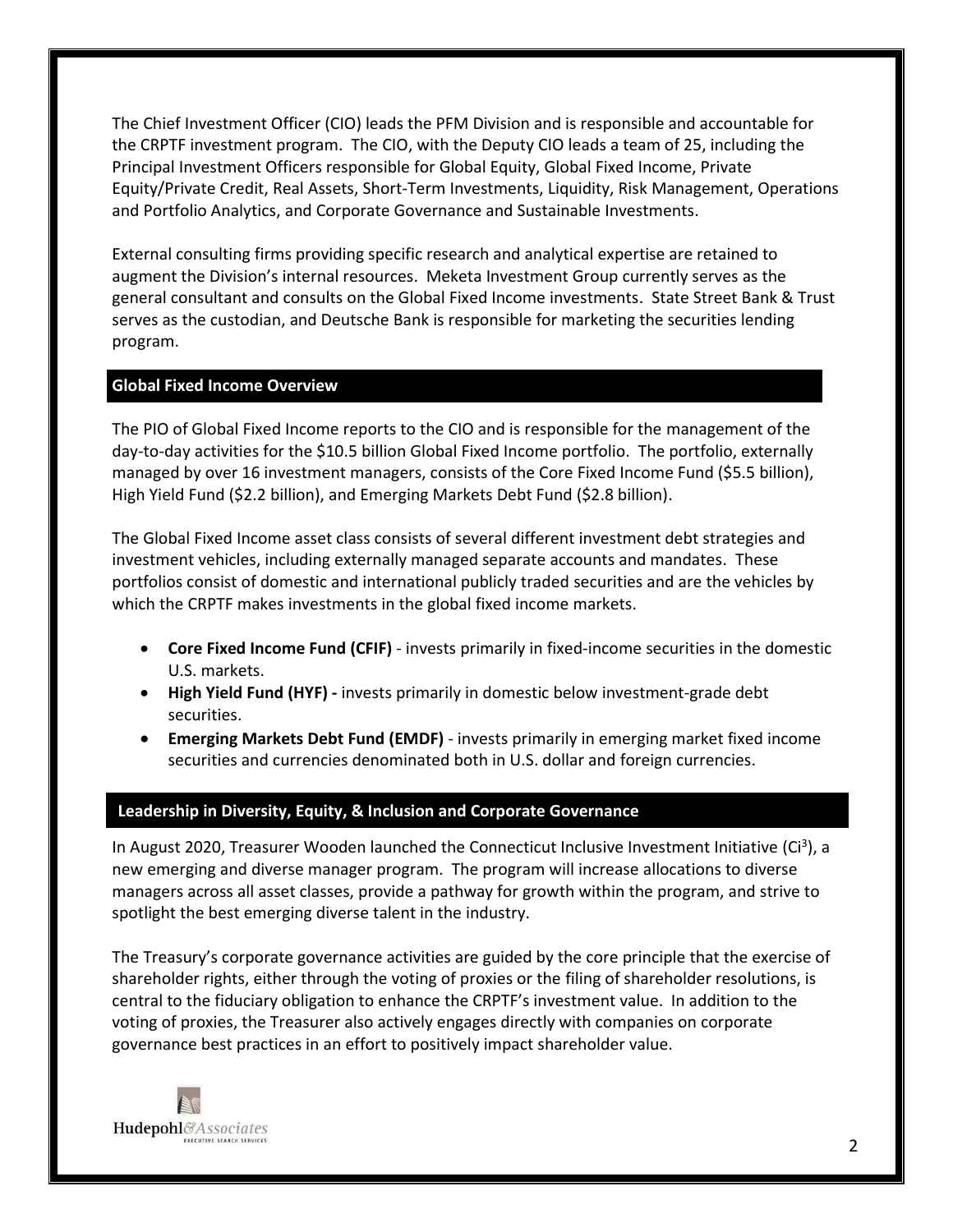The Treasurer also worked with other public pension plans and institutional investors in advocating for best practices in corporate governance and risk oversight. In furtherance of board diversity, in October 2019, Treasurer Wooden launched the Northeast Investors' Diversity Initiative, a regional partnership dedicated to increasing corporate board diversity inclusive of gender, race, and ethnicity at companies headquartered in the Northeast.

# **PIO Responsibilities**

The Global Fixed Income PIO is accountable for monitoring, reporting, evaluating, and recommending investment opportunities and for risk management oversight of the debt assets within the CFIF, HYF, and the EMDF. A key priority for the Global Fixed Income PIO is to develop and implement the State's investment policies through the preparation and execution of investment strategies to achieve the short and long-term objectives of the program.

Listed below are some of the key responsibilities:

- 1. Perform credit research and analyses of economic indicators to project trends and their impact on the portfolio and other CRPTF investment programs.
- 2. Conduct feasibility reviews of potential investments and present the merits and risks of suitable investment opportunities to the CIO, Treasurer, and the IAC.
- 3. Participate in overall portfolio construction for the Global Fixed Income portfolio and propose allocations at the sub-asset class level, including sectors, industries, security type, geography, etc.
- 4. Negotiate the business terms and investment guidelines of investment contracts with external investment managers.
- 5. Conduct periodic reviews of on-going investment programs and recommend changes in strategy as required and stay informed on events and other factors which could affect investment programs.
- 6. Perform complex analysis of portfolio holdings, incorporating fixed income attribution and risk management analysis, including scenario analysis.
- 7. Maintain close contact with state agencies and private sector vendors (e.g., consultants, investment managers, custodian bank, etc.).
- 8. Develop and implement procedures for the proper oversight and safeguard of portfolio assets.
- 9. Prepare reports requested by the CIO.

# **Leadership Competencies**

The Global Fixed Income PIO is a thought partner and trusted colleague of the CIO and peer PIOs. The individual must align and support the Treasurer's investment philosophy and policy objectives, including his initiatives on diversity, inclusion, and ESG. The Global Fixed Income PIO must have a strong work ethic, and be able to maintain a strategic focus, and manage complexity in a changing environment that engages with multiple constituencies.

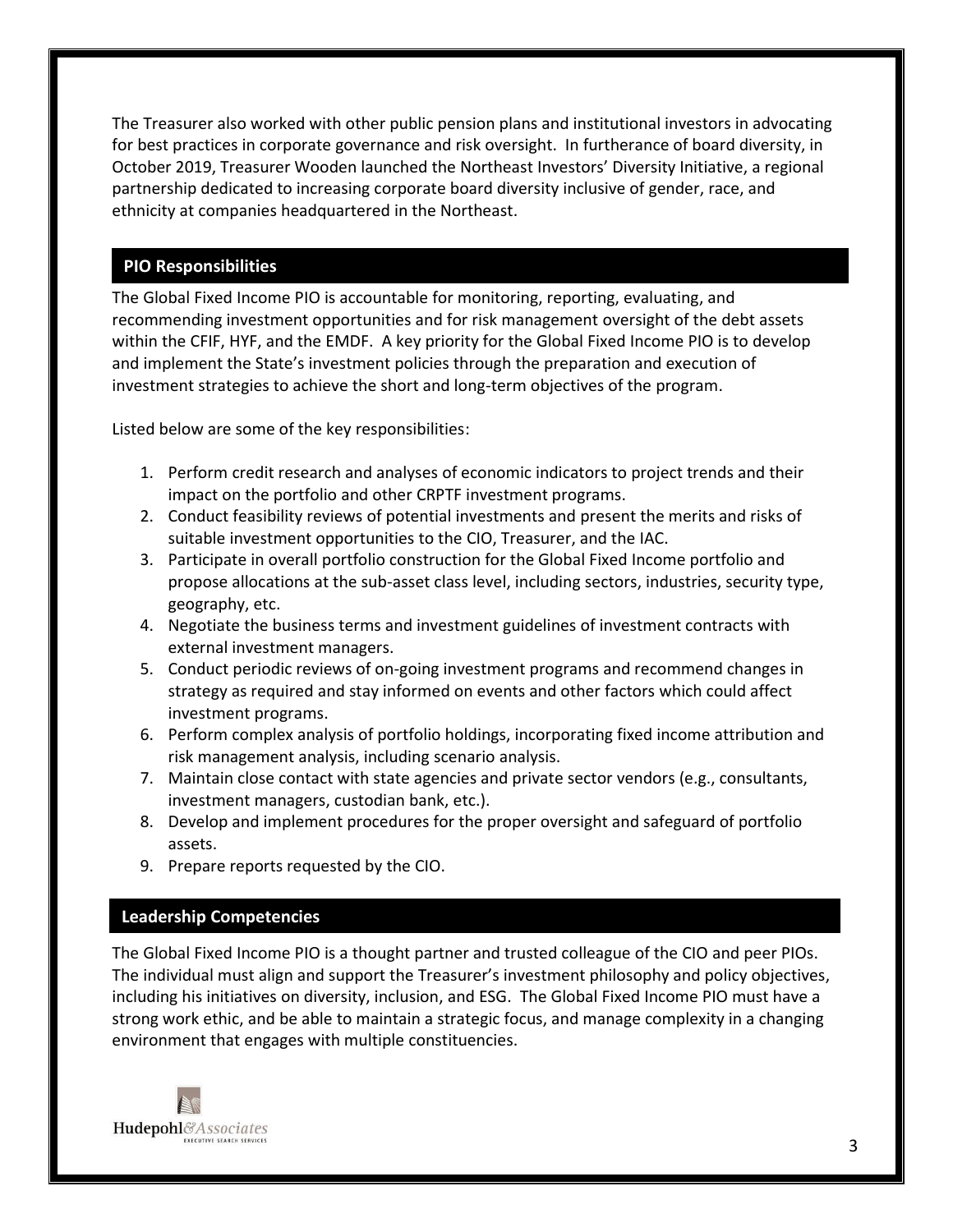In addition to being intellectually sharp and curious and a critical thinker, other essential skills and competencies include:

- Leadership skills to lead and oversee the portfolio and due diligence on prospective investment opportunities.
- Excellent judgment and strong analytical and problem-solving skills to identify issues proactively and present creative, practical solutions.
- Confidence and courage to put forward and defend ideas and recommendations while being open to adjusting them based on input from others.
- Social and interpersonal skills to engage and build relationships and work collaboratively with colleagues, including legal counsel and accounting staff.
- Interpersonal skills to engage and build positive relationships with the Treasurer, IAC members, outside advisors, investment managers, and others.
- Ability to conceptualize and articulate complex financial and investment information in a manner that is tailored to and understood by various groups.
- Poise and presence, and attention to detail, to expertly represent the CRPTF.

The Global Fixed Income PIO must be a leader of the highest integrity who is committed to delivering investment results that meet or exceed benchmarks and values transparency and strong governance.

## **Minimum Qualifications and Preferences**

The PIO is accountable for oversight of the Global Fixed Income portfolio. An investment leader with relevant institutional fixed income experience is required. Requirements and preferences include:

#### Requirements

- Bachelor's degree in finance, economics, or related field of business.
- At least seven years of institutional investment experience in fixed income.
- Strong understanding of Fixed Income products, including securities, structured products, and derivatives.
- In-depth understanding of the public credit markets and the principles and practices of institutional investing.
- Understanding of research in fixed income, including market trends, strategies, industries, sectors, and geographies.
- Established quantitative skills with strong cognitive and problem-solving capabilities.
- Experience performing portfolio attribution as well as fixed income risk management analysis of managers, portfolios, and sub-asset classes.
- Experience working with shared staff resources and building productive alliances across external consultants and managers.
- Demonstrated ability to effectively communicate in writing and orally.
- Dedication to public service and understanding of defined benefit plans.